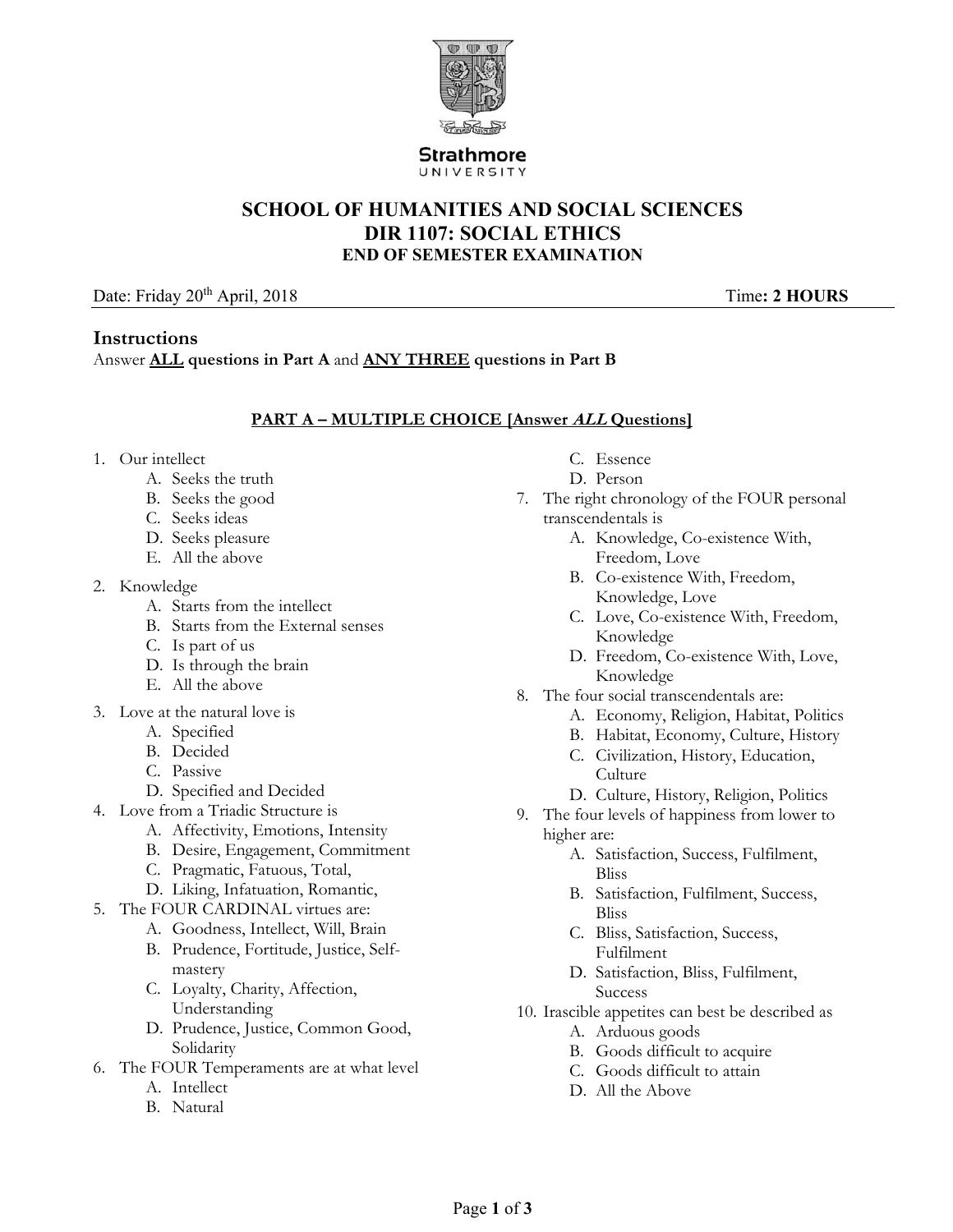## **PART B [ANSWER ANY THREE QUESTIONS]**

## **QUESTION 1**

Recently in the media (April  $4<sup>th</sup>$ , 2018) a prominent women representative of a popular county asked Kenyans to consider polygamy as a way of boosting family responsibility. The argument from the legislator is that *"it is unfortunate that most men are abandoning their responsibilities for fear of being identified as polygamous"*. Using the knowledge, you have acquired in Social Ethics:

- a. What is the principle /definition of the family as stipulated in our Kenyan Constitution Article 45. [3 marks].
- b. Looking through the argument of Aristotle in his book *Politics* and Dr. George Njenga buildup of this argument what would you say is the principle of the family. [12 marks]
- c. Critique the legislator on her ideas on allowing polygamy in Kenya using the principles in (a) and (b). [5 marks]

## **QUESTION 2**

- a. Discuss: Five Levels of reality, 4 levels of life and 4 levels of knowledge [10 marks]
- *b.* Thomas Aquinas defines a person as *"an individual substance, complete, subsistent by itself, existing apart from others of a rational nature".* Using your knowledge of Leonardo Polo's Triadic Structure of the person, demonstrate the concept of *rationality* and that of a *complete individual*. [10 marks]

## **QUESTION 3**

- a. Discuss any **TWO** personal radicals [4 marks]
- b. Discuss any of Rafael Alvira's **TWO** social sub-systems or categories [4 marks]
- c. List and comment on any **FIVE principles** of the family as illustrated in the arguments by the Aristotelians you have encountered in the Social Ethics course [10 marks]
- d. *"Hence it is evident that the state is a creation of nature, and that man is by nature a political animal."* Aristotle Politics Book 1 *–* Briefly demonstrate why we say that society is natural? [2 marks]

#### **QUESTION 4**

- a. Briefly highlight any **TWO** classifications of sciences [6 marks]
- b. The **FOUR** levels of penetration into the knowledge of reality are **Experience***,* **Trust***,* **Practice** *and S***cience.** Briefly discuss any two**.** [4marks**]**
- c. What is Social Ethics? [4 marks]
- d. How does the method of Social Ethics differ from that of Empirical Sciences? [ 4marks]
- e. Is there a method of understanding reality beyond that employed by Social Ethics? If so, what is it? [ 2marks]

#### **QUESTION 5**

- a. The following ethical considerations are critical when talking of international society; (1) principle of the common good, (2) principle of solidarity, (3) principle of subsidiarity and (4) universal destiny of the goods of the earth. Discuss any **TWO**. [6 marks]
- b. List any **SIX** 1<sup>st</sup> level of Rights as enshrined in the Universal Declaration of Human Rights [6 marks]
- c. Describe Liberal Arts Education using concepts and ideas from Jacques Maritain and from the Heights School, a boys' school in the USA that utilizes this concept. [8 marks]